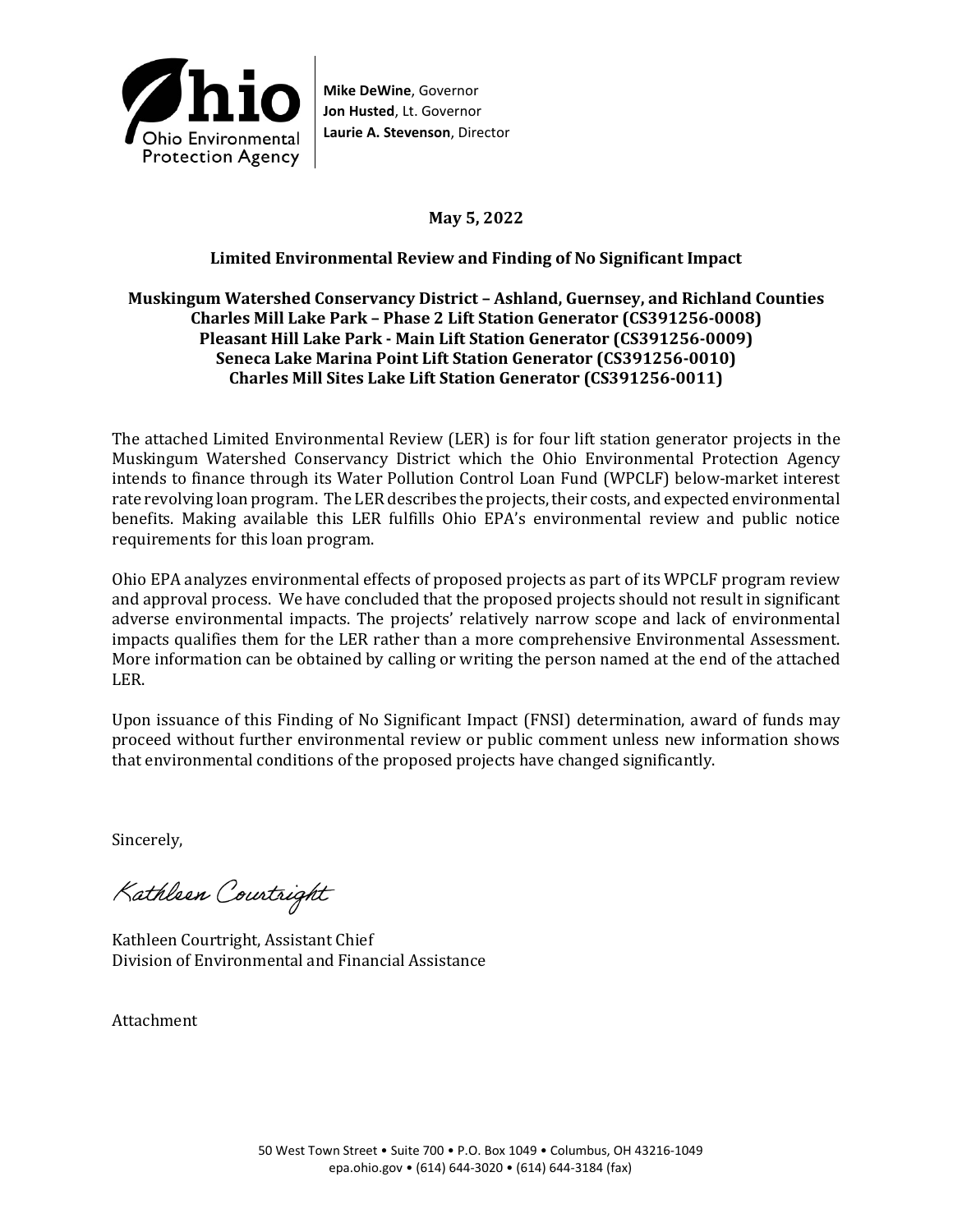#### **LIMITED ENVIRONMENTAL REVIEW**

#### **Project Identification**

- Projects: Charles Mill Lake Park Phase 2 Lift Station Generator Pleasant Hill Lake Park - Main Lift Station Generator Seneca Lake Marina Point Lift Station Generator Charles Mill Sites Lake Lift Station Generator
- Applicant: Muskingum Watershed Conservancy District 1319 Third Street NW New Philadelphia, Ohio 44663

Loan Numbers: CS391256-0008 CS391256-0009 CS391256-0010 CS391256-0011

#### **Project Summary**

The Muskingum Watershed Conservancy District (MWCD) is requesting four low-interest loans from the Ohio Water Pollution Control Loan Fund (WPCLF) for a total of \$200,000 to install emergency generators at existing lift stations in several parks found in Ashland, Guernsey, and Richland counties.

### **History & Existing Conditions**

The MWCD is a political subdivision of the State of Ohio organized in 1933 to develop and implement a plan to reduce the effects of flooding and conserve water in the Muskingum River Watershed. The Charles Mill, Pleasant Hill, and Seneca lakes were all created as part of a dam and reservoir system constructed in the 1930's.

### **Charles Mill Lake Park – Phase 2**

In 2018, MWCD installed a sewer collection system and new wastewater treatment plant (WWTP) in Charles Mill Lake Park in Ashland County as a part of an upgrade to campground facilities. Power to the park and the sewer collection system is supplied by the Ohio Edison via overhead power lines and is susceptible to power outages during storm events.

#### **Pleasant Hill Lake Park**

In 2018, MWCD installed a sewer collection system in Pleasant Hill Lake Park in Richland County as part of an upgrade to campground facilities. The park sewage is then pumped to the Village of Perrysville for treatment. Power to the park and sewer collection system is supplied by the Firelands Electric Cooperative via overhead power lines and is susceptible to power outages during storm events.

#### **Seneca Lake Marina Point**

As part of a two-phase campground facilities renovation project finished in 2021 at the Seneca Lake Marina Point Campground in Guernsey County, MWCD extended sewer service to additional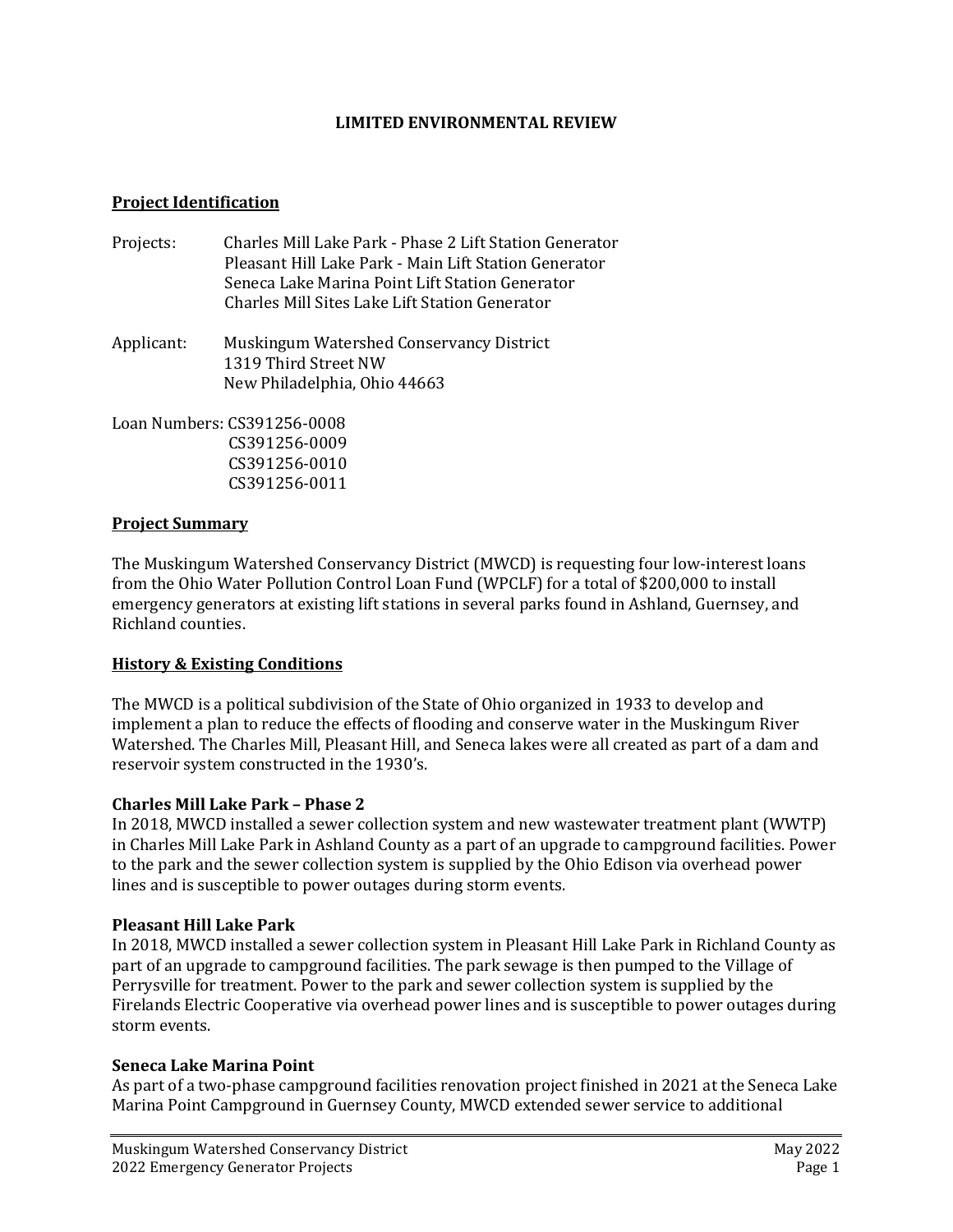campsites to provide full hookup service and built new restrooms. Power for the sewer service and lift station is supplied by the Guernsey-Muskingum Electric Cooperative via overhead power lines and is susceptible to power outages during storm events.

### **Charles Mill Sites Lake**

The Sites Lake Cottage Area is located at the north end of Charles Mill Lake in Richland County and includes 118 residential lots that are served by a sewer collection system. Power for the cottage area and lift station is supplied by Ohio Edison via overhead power lines that are susceptible to power outages during storm events.

# **Project Description**

Each of these projects consists of adding an emergency backup generator to an existing lift station to ensure continued service during power outages.

# **Charles Mill Lake Park – Phase 2**

The main lift station of the Charles Mill Lake Park sewer collection system pumps sewage from a large portion of the campground, including full hookup campsites and multiple restroom/shower facilities, to the gravity sewer that flows directly to the Charles Mill Lake Campground WWTP. The proposed backup generator will allow the lift station to operate even when the power is out, which will prevent untreated wastewater from being discharged into Charles Mill Lake within the campground area (see Figure 1).

# **Pleasant Hill Lake Park**

The main lift station of the Pleasant Hill Lake Park sewer collection system has larger three-phase pumps that are difficult to power with portable generators. The proposed backup generator will allow the lift station to operate even when the power is out, which will prevent untreated wastewater from being discharged into Pleasant Hill Lake and impacting the health and safety of lake users (see Figure 2).

# **Seneca Lake Marina Point**

The main lift station of the Seneca Lake Marina sewer collection system pumps sewage from the Seneca Lake Marina, including the Dockside Grill restaurant, and the entire Marina Point Campground to the Seneca Lake Chestnut Grove WWTP. The proposed backup generator will allow the lift station to operate even when the power is out, which will prevent untreated wastewater from being discharged into Seneca Lake adjacent to the highly used marina area (see Figure 3).

# **Charles Mill Sites Lake**

The main lift station of the Sites Lake Cottage Area sewer collection system receives sewage from all 118 residential lots via gravity sewer. It then pumps all flow directly to the Sites Lake WWTP. The proposed backup generator will allow the lift station to operate even when the power is out, which will prevent untreated wastewater from being discharged into Charles Mill Lake near the cottage area (see Figure 4).

# **Implementation**

Park customers are not charged directly for water/sewer usage at the Charles Mill Lake Park, Pleasant Hill Lake Park, and Seneca Marina Point Campground locations. The cost to provide these services is built into the campground rental rates, entrance fees, etc. At the Charles Mill Sites Lake location, the lessees of the cottages have a flat quarterly billing rate of \$105 for sewer service.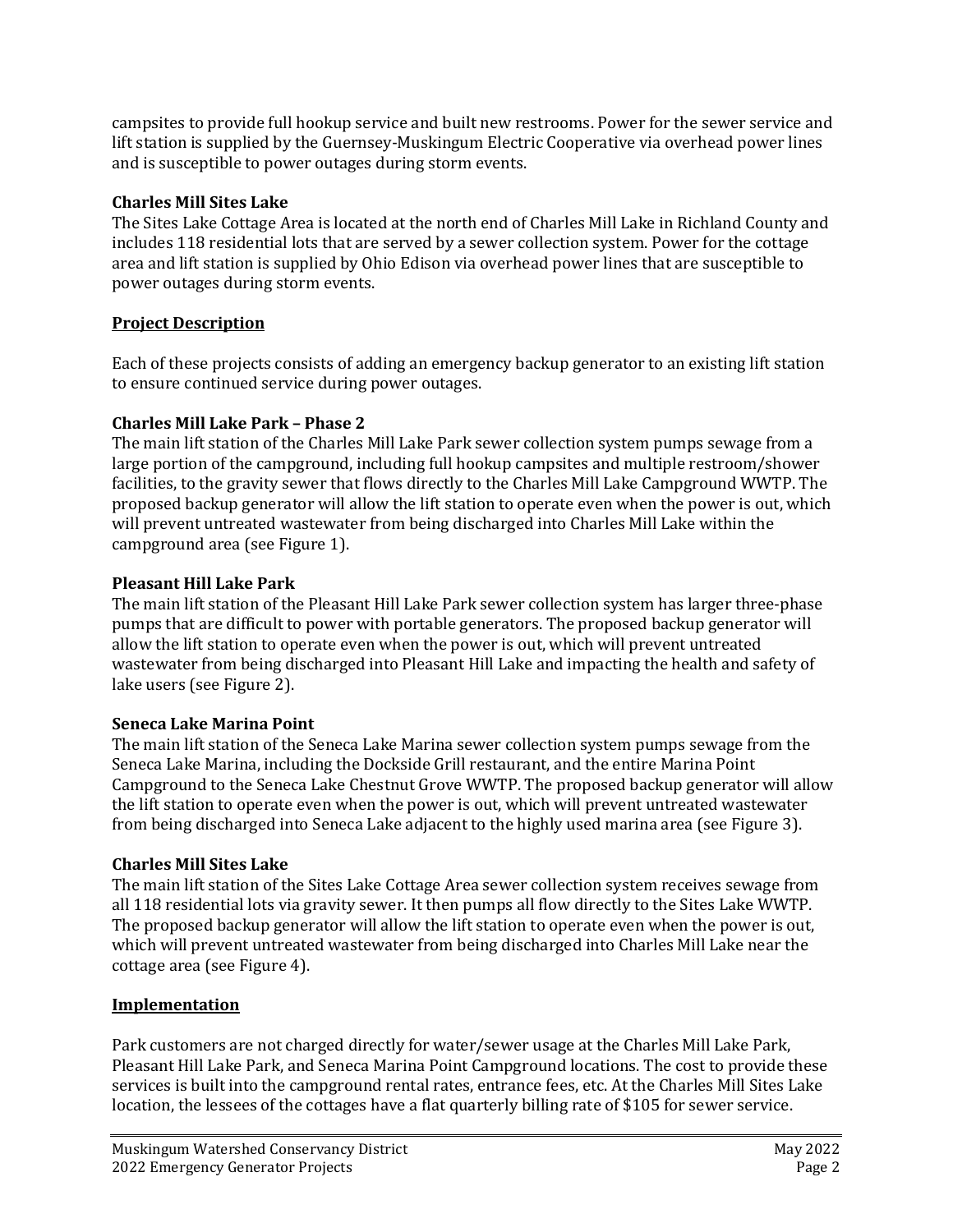### **Project Costs:**

Charles Mill Lake Park – Phase 2 Lift Station Generator: \$50,000 Pleasant Hill Lake Park – Main Lift Station Generator: \$50,000 Seneca Lake Marina Point Lift Station Generator: \$50,000 Charles Mill Sites Lake Lift Station Generator: \$50,000

The Muskingum Watershed Conservancy District is eligible to receive principal forgiveness funding for each generator replacement project (estimated at \$200,000).

Construction will start in July 2022 and end in approximately nine months.

### **Public Participation**

All four projects have been discussed at two public Board of Directors meetings. Meeting minutes are also posted on the MWCD website once the minutes are approved at the meeting.

The first public meeting was July 23, 2021, at which the purpose and estimated costs were discussed, and the Board authorized application of financial assistance through the WPCLF program. The other meeting was March 18, 2022, at which time each project's purpose and updated costs were discussed, and the Board authorized public bidding of the projects.

Ohio EPA is unaware of opposition to or controversy about these projects. Ohio EPA will make a copy of this document available to the public on its web page: [https://epa.ohio.gov/divisions-and](https://epa.ohio.gov/divisions-and-offices/environmental-financial-assistance/announcements)[offices/environmental-financial-assistance/announcements](https://epa.ohio.gov/divisions-and-offices/environmental-financial-assistance/announcements) and will provide it on request to interested parties.

### **Conclusion**

The proposed projects meet the project type criteria for a Limited Environmental Review (LER); namely, they involve actions within existing public wastewater treatment systems, which involve the functional replacement of and improvements to existing mechanical equipment. Furthermore, the projects meet the other qualifying criteria for an LER; specifically, the proposed projects:

**Will have no significant environmental effect, will require no specific impact mitigation**, **and will have no effect on high-value environmental resources** because no environmentally significant resources are present in the project disturbance area. The generators will be installed at existing lift stations on previously disturbed ground.

**Is cost effective** because there is no alternative to adding emergency backup generators that are necessary to keeping the existing lift stations operational in all conditions.

**Is not a controversial action** because these projects will not raise rates and the public has not voiced opposition to any of the projects.

**Does not create a new, or relocate an existing, discharge to surface or ground waters, will not result in substantial increases in the volume of discharge or the loading of pollutants from an existing source or from new facilities to receiving waters, and will not provide capacity to serve a population substantially greater than the existing population** because this project will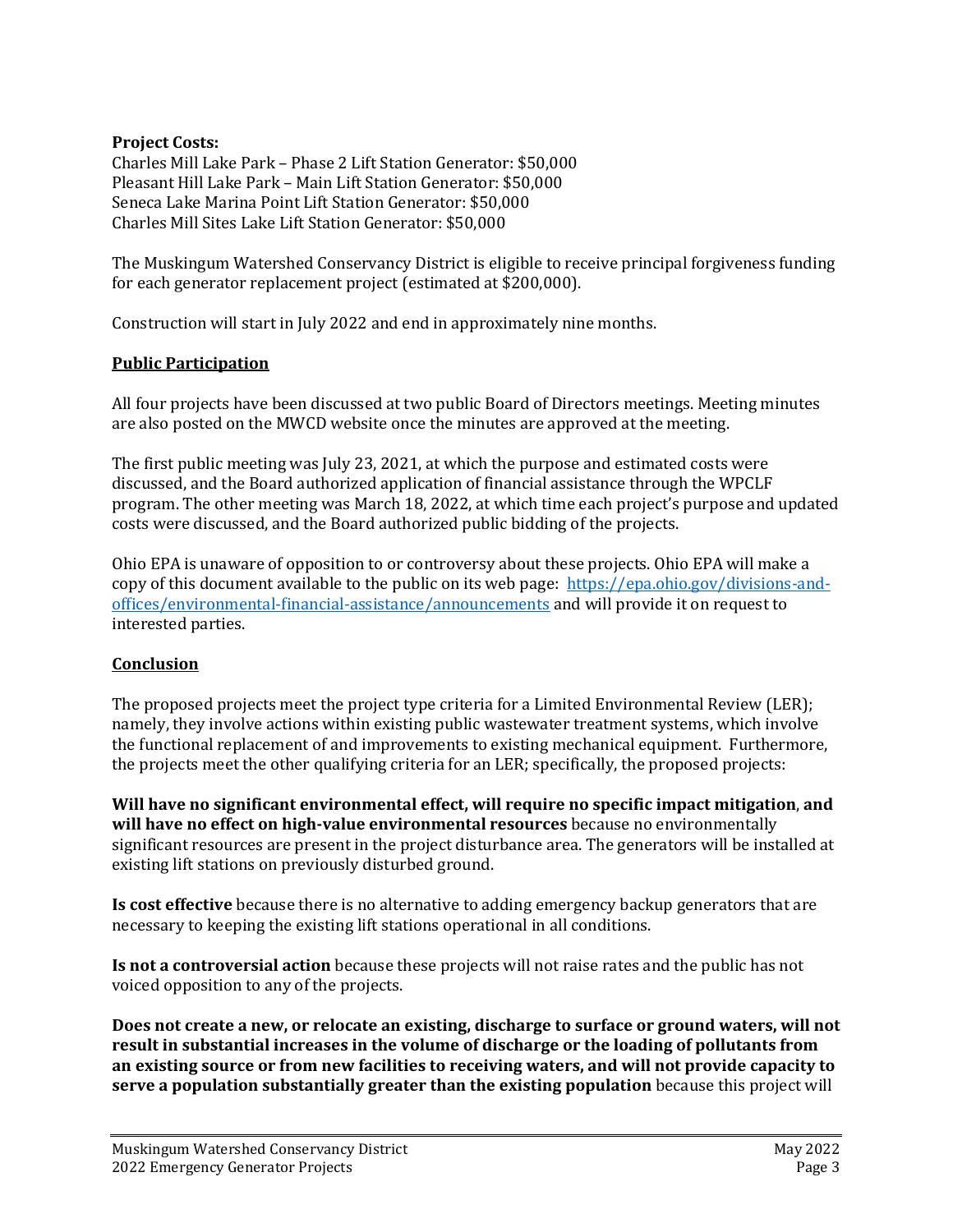serve an existing population with no expansion of service. No additional withdrawal or discharge to surface waters will occur.

# **Contact information**

Anna Johnson Ohio EPA – DEFA – OFA P.O. Box 1049 Columbus, OH 43215

[Anna.Johnson@epa.ohio.gov](mailto:Anna.Johnson@epa.ohio.gov)



**Figure 1. Charles Mill Lake Park – Phase 2**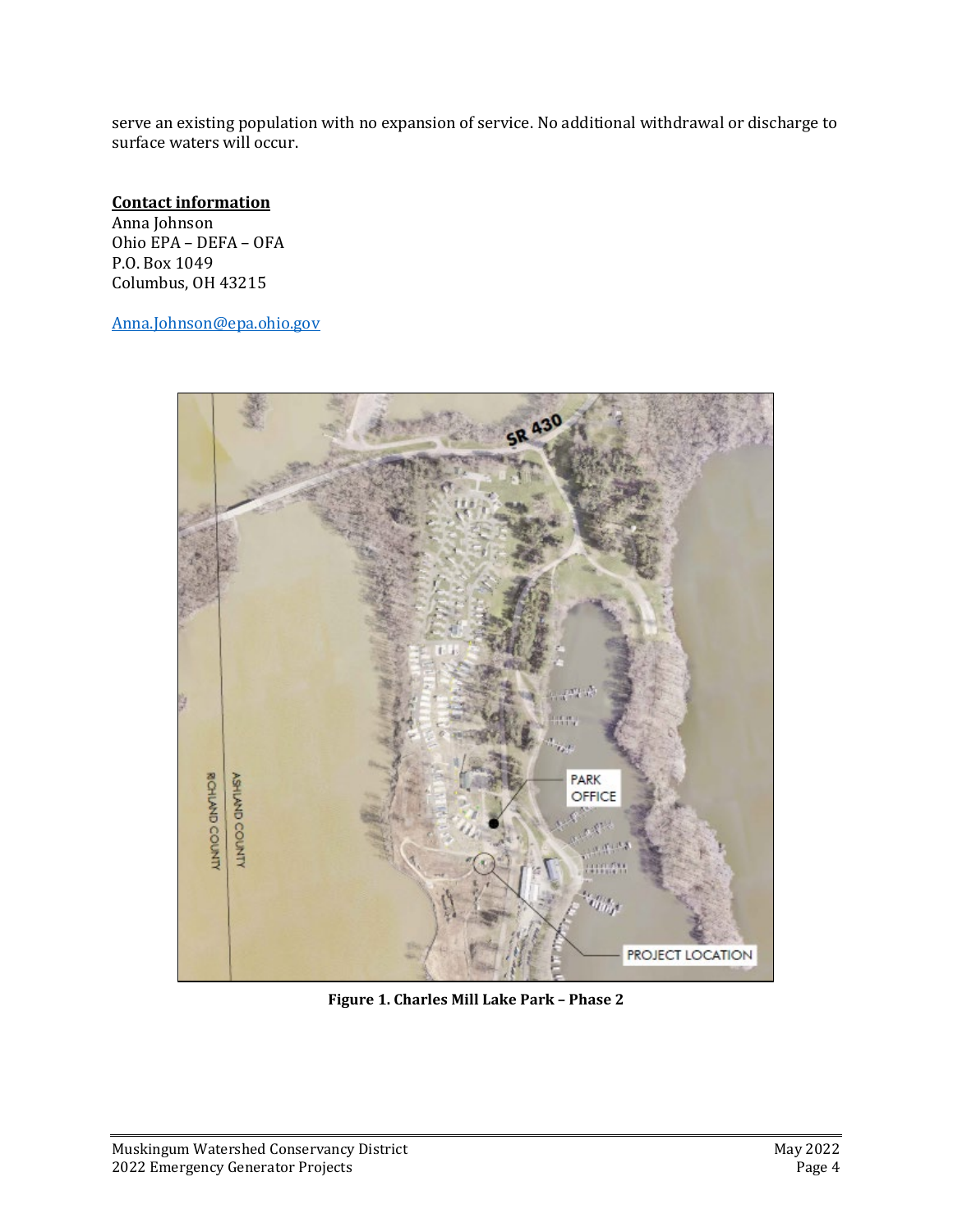

**Figure 2. Pleasant Hill Lake Park**